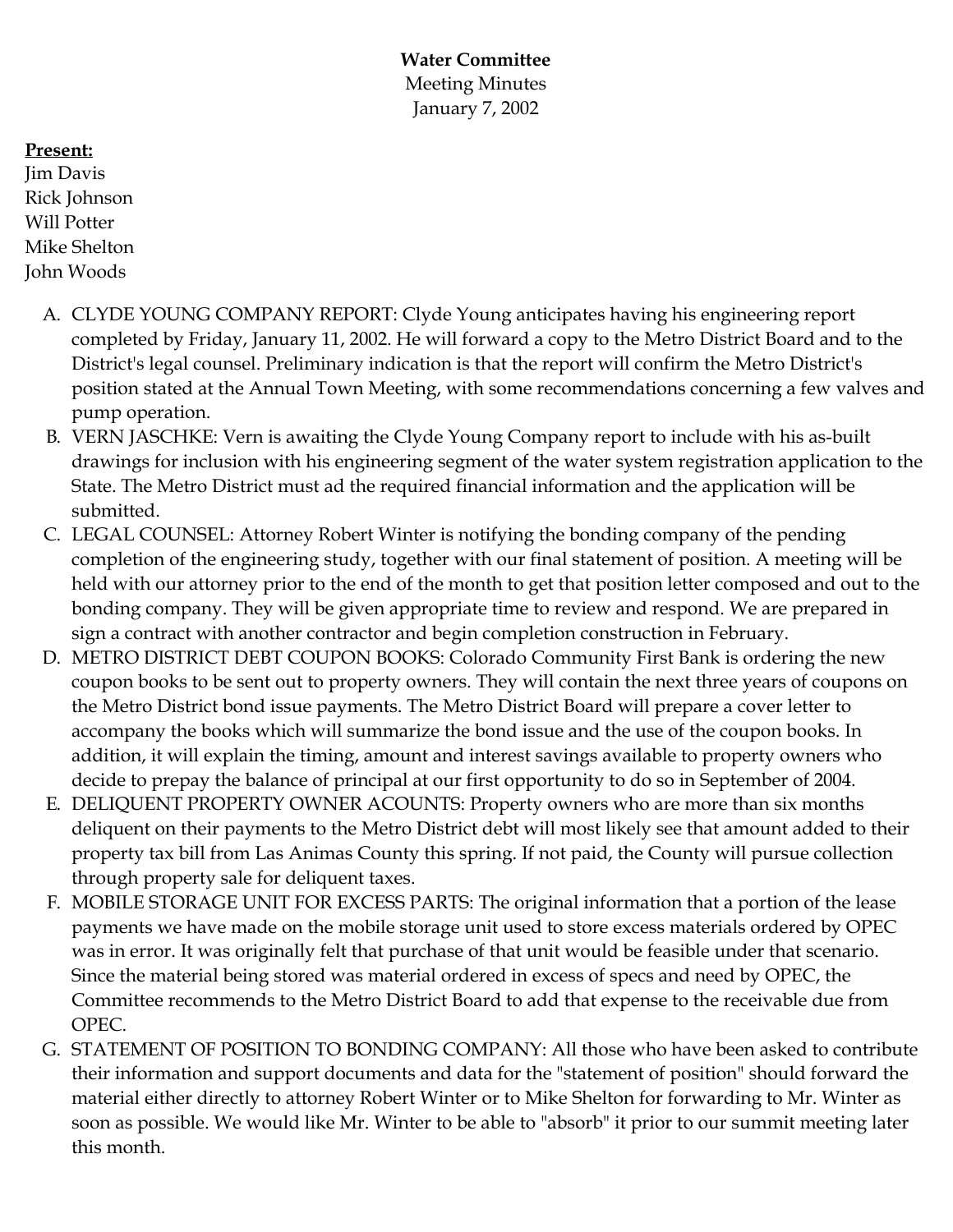- H. ASSIGNMENT OF POWER ACCOUNT FUNDS: Attorney John Mitchell, who authored the original assignments of the water and telephone account funds from the POA to the Metro District has been asked to draft an identical assignment agreement for the power fund account. As soon as it is drawn up, it will be submitted to the POA for signature and the funds will transferred to the Metro District Construction Escrow Account at Community First Bank to fund the additional costs to completion. A commitment from the Metro District to the POA to return those funds, if they are recovered through litigation, will be added to that agreement.
- I. NEXT COMMITTEE MEETING: Wednesday, January 23, 2002 at 4pm at Jim Davis house.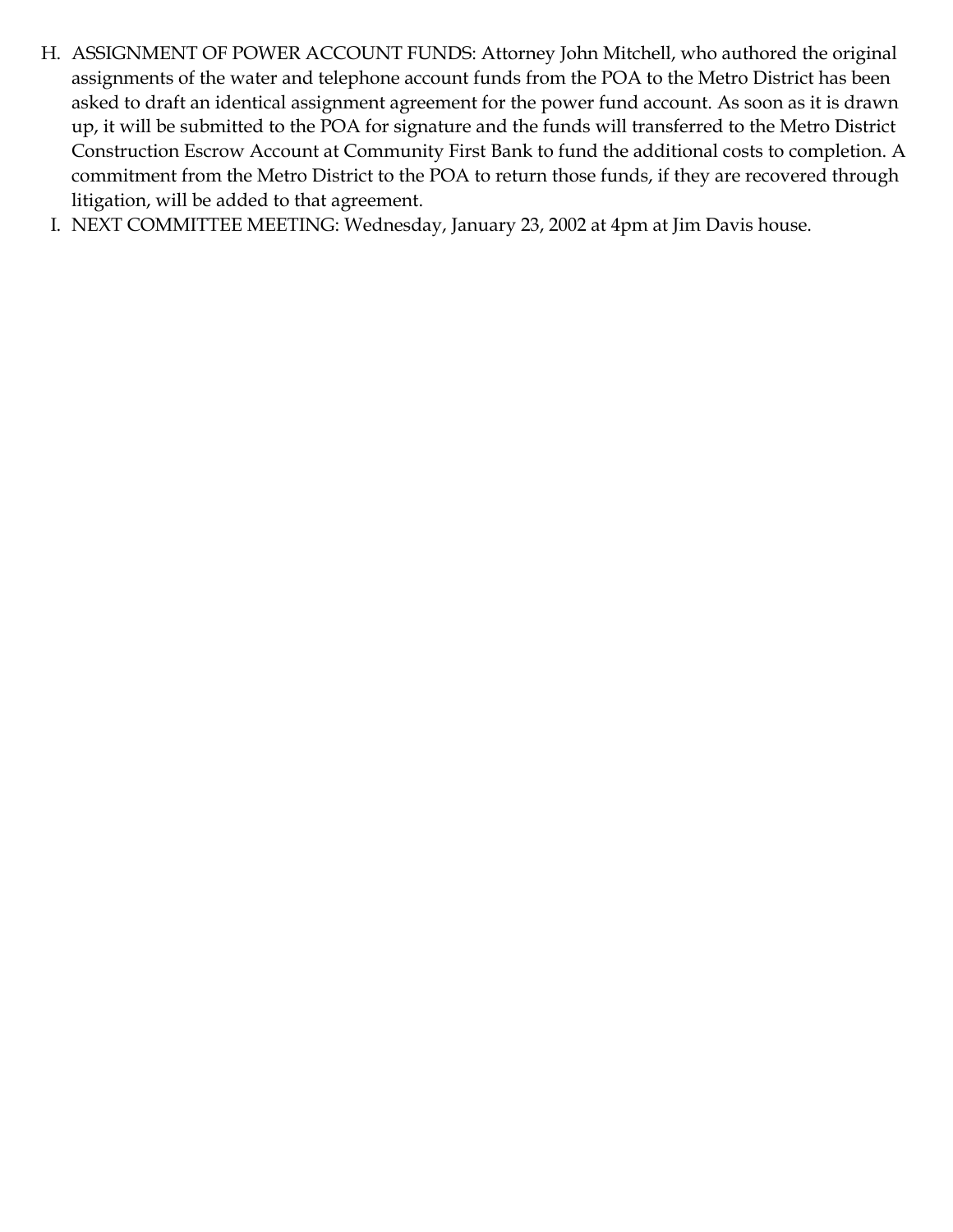**Water Committee** Meeting Minutes January 23, 2002

**Present:**

**Guest:** Bill Wenstrom

Jim Davis Will Potter Mike Shelton Harriet Vaugeois John Woods

- 1. Clyde Young Company had expected to have the engineering study completed by this meeting, but due to an emergency on another project, was unable to complete it. They received the information needed from Vern Jaschke and also information from the manufacturer of the pump station components. Clyde's preliminary, verbal report is that outside of a few questions concerning the placement of some valves and not knowing if the pumps will function automatically, everything else seems to look pretty good.
- 2. Vern Jaschke has completed his analysis of the OPEC position and is forwarding his comments to atttorney Robert Winter. Vern is also nearing completion of the application to register our water system with the State of Colorado and awaits the Clyde Young report for incorporation in the filing.
- 3. The other former and current committee members have or are completing their respective responses to the OPEC position letter and are forwarding them to attorney Robert Winter.
- 4. John Woods reported that he is having difficulty getting the appropriate information from Bill Quigley's files to complete the reconciliation of the invoices from and payments to OPEC, as requested by the bonding company. Bill Wenstrom related that there are additional Metro District records in Quigley's office located in different files. John will get together again with the Quigley staff.
- 5. John Mitchell suggested that we draft the assignment agreement for the power account fund balance ourselves, using the original transfer agreement for the telephone and water account funds as the model. He will then review and we will save some attorney fees. Jim Davis will do the draft.
- 6. The question was asked as to how soon we can get a new contractor started after the Clyde Young report is completed. The contractor Clyde has recommended will be able to begin as soon as he is notified of our desire to engage him. However, the bonding company has requested sufficient time to review the engineering report and our response to OPEC's position before we sign a new construction contract. We feel that two weeks should give them sufficient time to perform or be sued.
- 7. The next committee meeting will be Wednesday, February 13, at 4pm at the Davis home.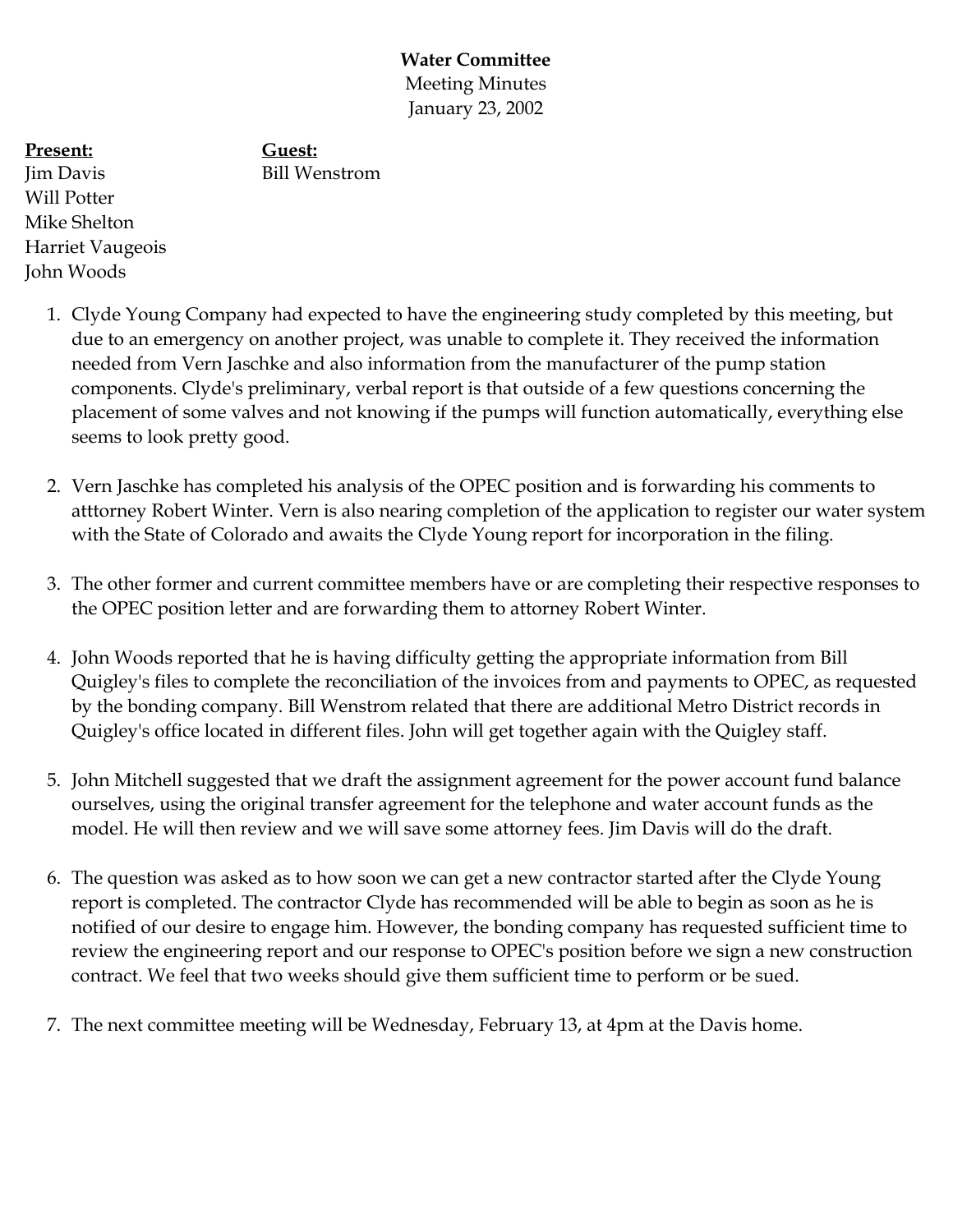**Water Committee** Meeting Minutes February 13, 2002

## **Present:**

Jim Davis John Woods Will Potter Harriet Vaugeois Clyde Young - by telephone

# **Summary**

- 1. Clyde Young reported by telephone that his engineering study has been completed and will be mailed to the Committee the beginning of next week (Feb 18th) as well as two copies to our attorney, Bob Winter. Clyde gave a general description of his report which covered the following items:
	- a. A model of the storage tanks and their operation under different scenarios of use.
	- b. A model of the pump stations and their operation under different scenarios of use.
	- c. A model of the entire pipeline and its performance under different scenarios of user volume.
	- d. A model of the existing air reduction and pressure reductions valves and their performance under different scenarios of user volume.
	- e. An analysis of chlorine retention levels under various levels of user volume.

These aspects of the report include charts and graphs, as well as map overlays of the system, identifying locations, elevations, pressures and chlorine residuals, as they are expected to be. His study was done on the basis that OPEC installed the system as instructed, using the materials called for and where they were called for under the specifications of the contract. Clyde's models were run for under 25 users, 220 users and 450 users. His conclusions are that the system will work under all three scenarios. He also concludes that the system will work safely as to water quality, with monitoring and coordination with homeowners until we reach 170 users, at which time the chlorine residuals will maintain proper levels by the volume of use itself. The full text of his report will be available to property owners at Bill Quigley's office as soon as our attorney approves its release. The report also states that the pipes installed will also work, as long as they were installed correctly, despite having sat for some time.

- 2. A copy of the report will be given to Vern Jaschke so he can attach it to the application to register the system with the State.
- 3. A meeting will be set up with Attorney Bob Winter to submit the report and position of the POA and Metro District on completion of the system and our expectations of the bonding company to fulfill their obligations under the policy, with or without OPEC. An alternative contractor is prepared to begin as soon as we are ready to sign a new contract.
- 4. The Committee will review and update its plans for installation of meter pits and water service immediately, as it is now apparent that when the lines from each storage tank are tested, fixed if needed and sanitized, that homes fed from those lines can be put into service.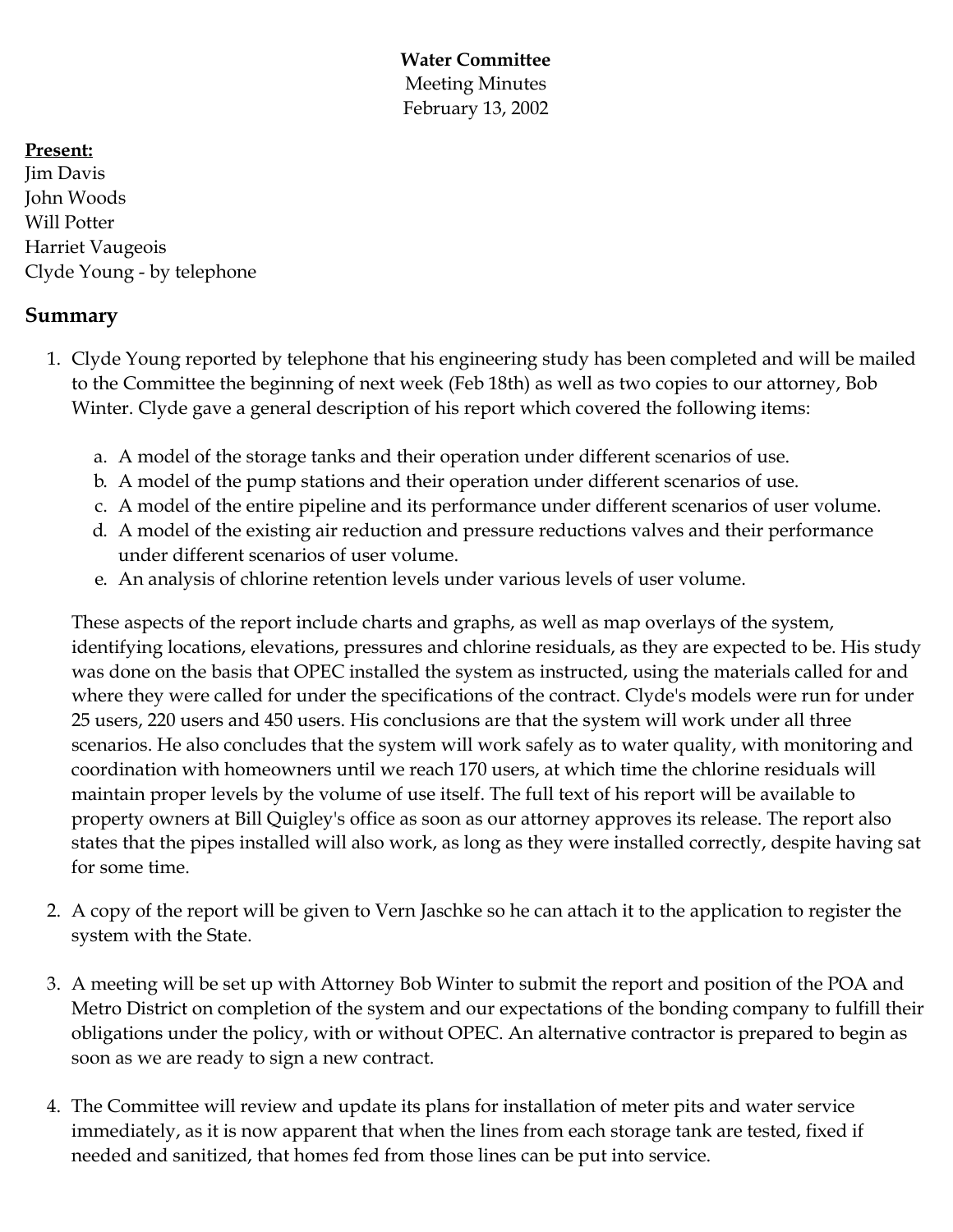5. The time and date for the next meeting has not been established, as it may take place with our attorney to prepare our final submission to the bonding company. If a meeting is to be held on the Ranch, notice will be given.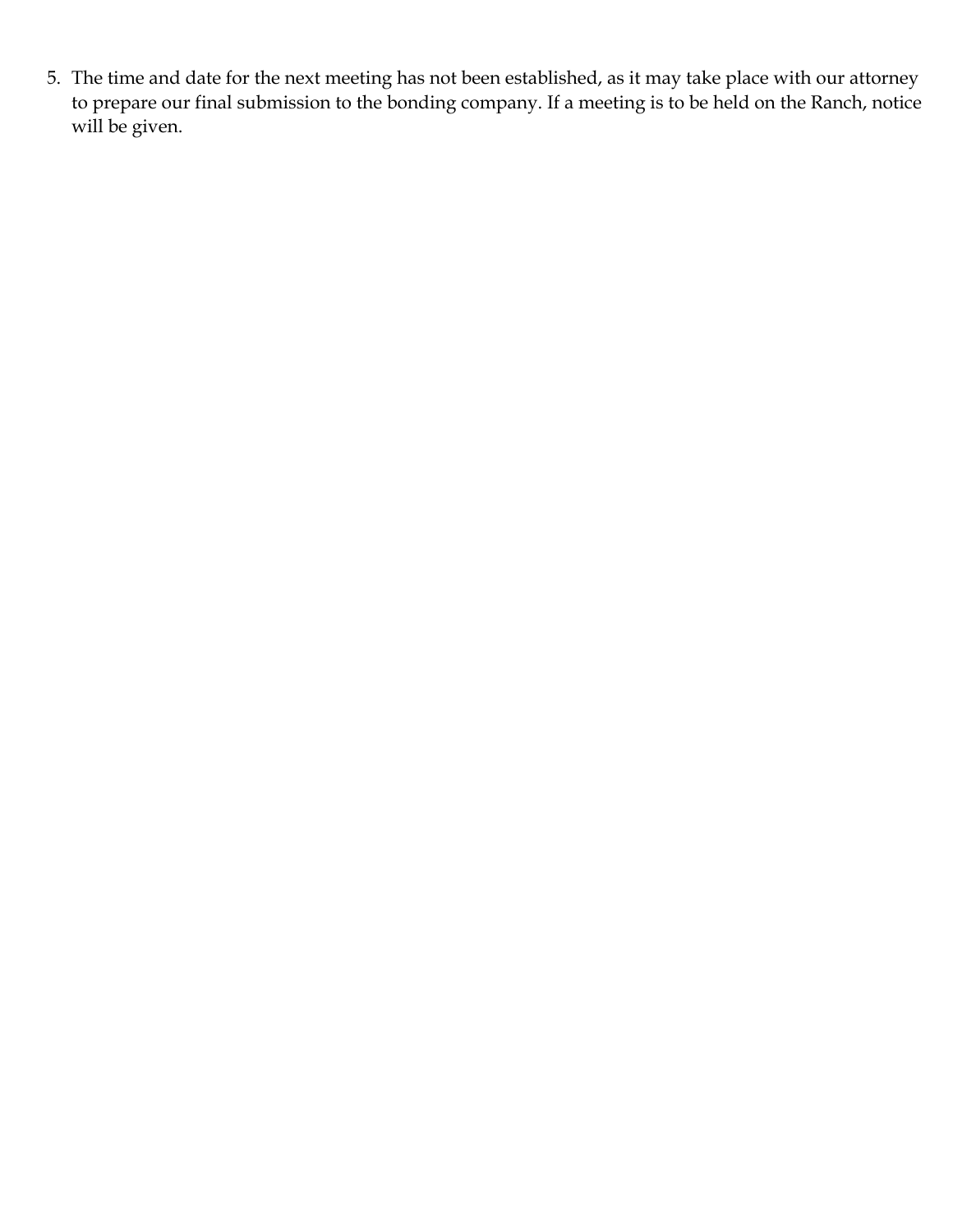# **Water Committee Meeting**

Meeting Minutes April 19, 2002

#### **Present:**

Jim Davis Rick Johnson Will Potter Tom Stephens John Woods Harriet Vaugeois

# **Summary**

- 1. On Wednesday, April 17, 2002, a revised engineering study was received from Clyde Young Company. When Vern Jaschke reviewed the report, he realized that Clyde Young had not been furnished with the correct informa- tion on the amount, location and specifications on the Poly pipe, which OPEC chose to substitute for PVC and use. The amended report reflected that information and copies were also sent to Bob Winter. A copy was cir- culated to the Committee members and the Metro District Board for their review.
- 2. A copy of Clyde Young's letter to Ciarlo Excavating, requesting a bid for the completion work of the water system, outlining the scope of work was shared with the Committee. As of Friday, the 19th, no response had been received by Clyde Young Company.
- 3. A copy of Bob Winter's correspondence to the bonding company was discussed. Mr. Winter had sent the letter after reviewing the engineering study of Clyde Young Company and after reviewing the volumes of "input" and documents he received from current and former Committee members and the transcript of the Town Hall Meeting last October. Basically, it said that OPEC's positions have been adequately addressed and are without merit and requested action, without delay, by the bonding company.
- 4. The brief response to Mr. Winter's letter from the bonding company was discussed. In essence, it gave no indication of action on their part, other than to advise us to not proceed with a new contractor. After consulting with Mr. Winter concerning this response, it was determined that the best interests of the Metro District and the POA would be served by completing the system and seeking compensation in court.
- 5. As Clyde Young's study concluded that the system will work as designed and engineered, but drew no stated conclusion as to why the system is not operating today, it was determined that we ask Clyde Young Company to render a professional opinion in that regard. Mr Young was contacted and is preparing that opinion as further evidence for our case.
- 6. Mr. Young, with the assistance of Mr. Jaschke, will be asked by the Committee to immediately prepare the protocol for completion of the system. Mr. Jaschke had prepared such a protocol in the Spring of 2001 for OPEC, which they first agreed to, then walked away from and failed to return to.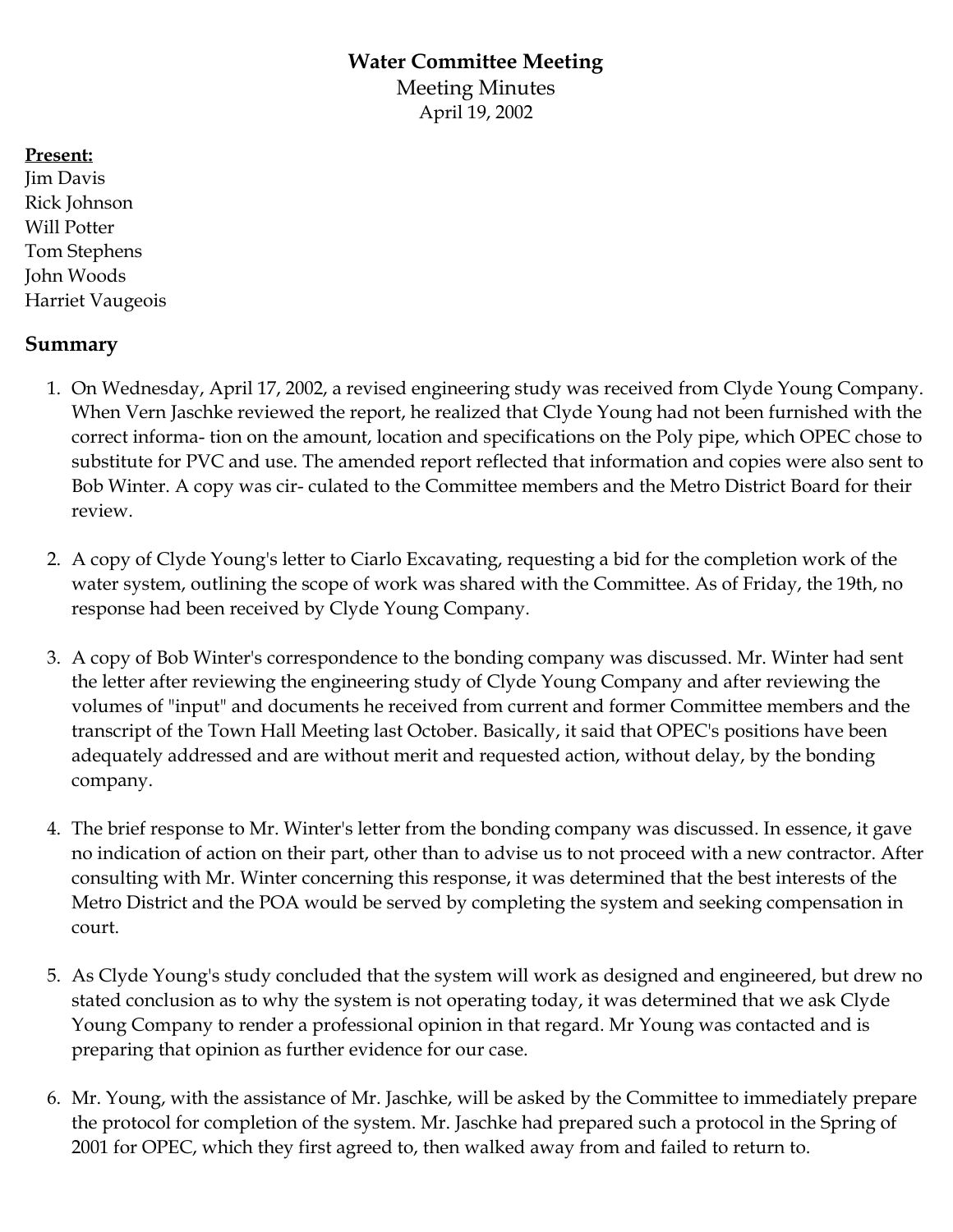- 7. A follow-up letter is being prepared by Mr. Winter which will notify the bonding company of the Metro District's engagement of a new contractor, recommended by Clyde Young Company, to complete OPEC's respon- sibilities, together with Mr. Young's concluding opinion.
- 8. The new contractor has been asked to submit his contract for the Committee, the engineers and the Metro District Board to review, approve and sign. It is estimated that work will commence one week after signing. The Committee is aiming at the week of May 13.
- 9. As the new protocol for completion will allow water service to commence once a section is tested, sanitized and receives certification, property owners will again be notified of pending service, together with the details for signing up for service, costs for the tap and installation. The process will proceed the north end to the south. The contractor completing the system is also preparing a quote to install the meter pits, as he has such experience also.
- 10. Members of the Committee recently met with San Isabel Electric and U.S. Filter Corporation to finalize the materials and specifications for the water meter and meter pits at each property. As there is a brief lead time for delivery of the pre-assembled components, it was recommended that any property owner who has not yet indicated their intent to hook into the system, contact Bill Quigley's office to get on the list.
- 11. Tom Stephens recently attended a seminar on the operations of a water system in preparation for our resolution of how to manage and operate the system, once the completion work is done in the first section and service be provided. Committee members are pursuing a few leads for such a qualified operator. It has been determined that outside management of the system is necessary.
- 12. Security, with respect to our current relationship with OPEC, was also discussed. All steps necessary will be taken to insure the integrity and efficiency of the completion process. All steps necessary will be taken to prevent interference with the completing contractor's work. As the completion experience, itself, will be material to our ultimate resolution with OPEC and the bonding company, it is imperative to take this course.
- 13. It is hopeful that the funds available from the original Power Account will allow us to complete this task. However, until we get into the process, we will not know. The Committee will continue to look for and access further sources of funds, should the completion work unveil greater deficiencies in the original construction work than we anticipate.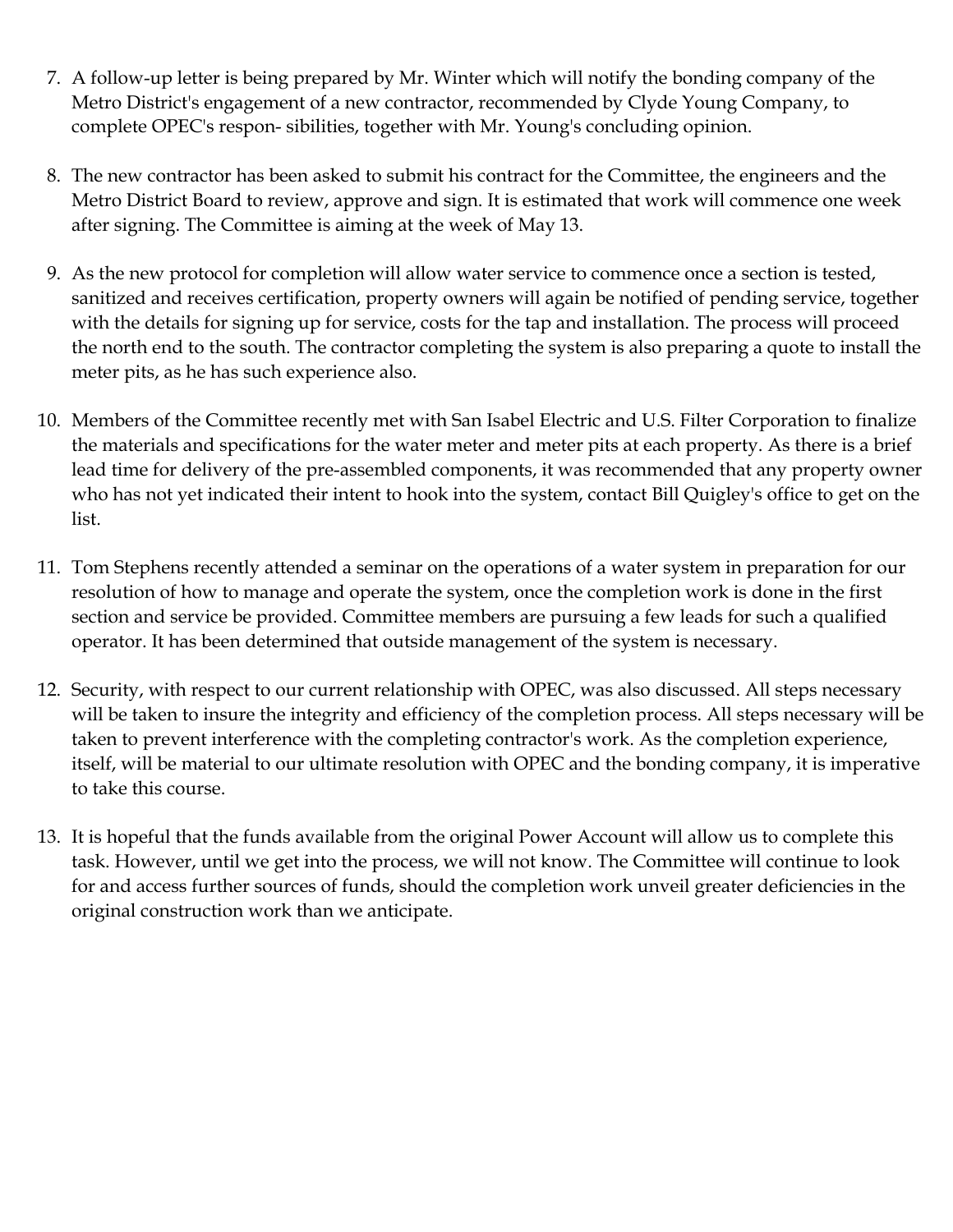# **Santa Fe Trail Ranch Metropolitan District Board of Directors Meeting December 30, 2002, 6:00 PM Minutes**

**Board Members** Jim Davis Will Potter John Woods Tom Stevens Dennis Scott **Members Absent** None

- I. CALL TO ORDER
	- A. Jim Davis called the meeting to order on Monday, December 30, 2002 at 6:00 p.m. at 109 West Main Street, Trinidad, CO 81082.

#### II. ROLL CALL

- A. Present Members: Jim Davis, Will Potter, John Woods, Tom Stevens, and Dennis Scott were all present.
- B. No one else was in attendance at the time the board meeting began.

## III. DISCLOSURE OF POTENTIAL CONFLICTS OF INTERESTS

- A. This refers to any transactions with the District that may be considered by the board members as a possible conflict of interest.
	- 1. Jim Davis wanted to make known although he doesn't feel like it is a conflict of interest, he wanted to show for the record that he is acting as a consultant for Coastal Trinidad, LLC, which is the master developer for the Stone Ridge Subdivision. Pete Schrepfer is one of the principals in the Coastal Trinidad, LLC; and Schrepher Industries is also the contractor that the Metro District Board chose to do the completion work on the Santa Fe Trail Ranch Water System.
	- 2. He would also like the record to reflect that Schrepfer Industries was chosen after reviewing the bids of six contractors which had submitted bids or proposals to Clyde Young  $\&$ Associates, the independent engineer that the Metro District hired to evaluate the water system and make recommendations on the completion.
	- 3. In his capacity as consultant to Coastal Trinidad, LLC, Jim Davis is paid a consulting fee, but the two situations are non-related.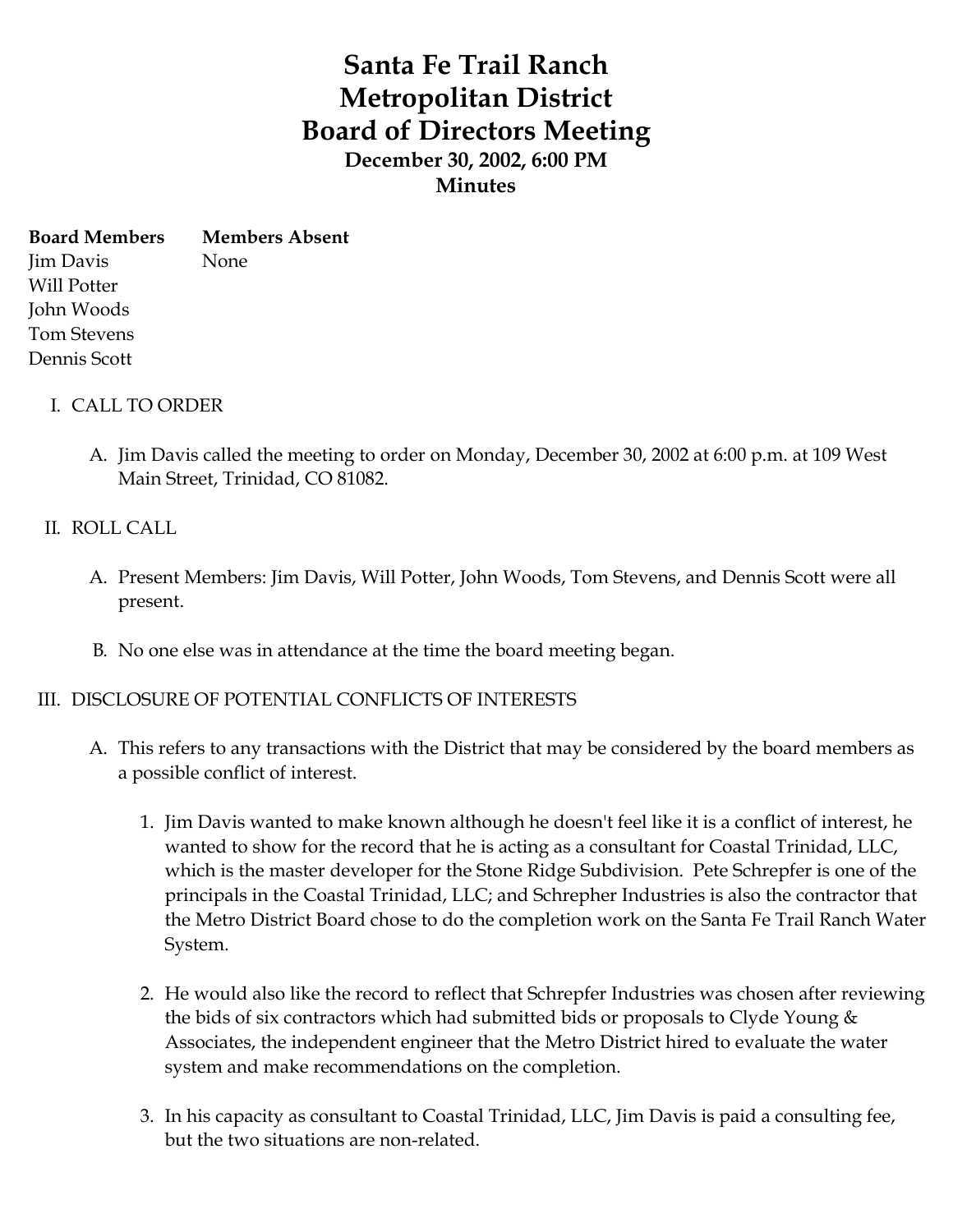# IV. APPROVAL OF MINUTES FROM LAST MEETING

- A. It was mentioned that the last meeting took place on December 28, 2001, at 109 West Main Street, Trinidad, CO 81082. The purpose of that meeting was to conduct a hearing on the budget amendment for fiscal year 2001and for the budget for fiscal year 2002. Second, it was to consider for approval of a resolution to amend the 2001 budget if necessary. Third was to consider for approval the proposed 2002 budget and to approve the procreation of funds.
- B. Under the category of financials, they did amend the 2001 fiscal year budget because the water system was not active, and therefore the budget came up zeroed with the exception of the continuing constructions funds that they extended in 2001 with the original contractor. Second was to consider approval of a resolution to amend the 2001 budget that took place. Then they had an approval of the proposed 2002 budget in which they voted to approve the same budget that they had in 2001on the assumption that the water system will be activated in 2002.
- C. Additionally, they considered an approval of resolution calling for the May 7, 2002 regular preelection. That election was due to the fact that Jim Davis, Will Potter, and David Schroepfer's terms of office expired on May 7, 2002. The Board of Directors did so order the election.
	- 1. Present at that meeting were James Davis, William Potter, John Woods, and Tom Stevens. Absent was David Schroepfer. They also had a Ranch resident June Stevens present at that meeting.

These were the actions that took place at that meeting. Will Potter motioned to have an approval of the prior meeting's minutes. John Woods seconded. No opposition. Motion passed.

# V. APPROVAL OF THE COMPLETION - ASSESSMENT B RESOLUTION

- A. The purpose of this resolution is to state the authority under the Colorado statutes that the Metropolitan District has the right and authority to take this action in this manner. So, in keeping with the sharing per 35-acre lot, Jim Davis sought legal counsel with the Metro District attorney.
- B. Jim Davis also mentioned that under this resolution, they would assess an equal fee for each 35 acre lot to pay the cost to complete the water system. It does not address the return of those funds, which the Metro District will reimburse to each property owner, from the proceeds of any successful litigation. They will give the bank a copy of this resolution as part of the closing process of a completion loan.
- C. They are trying to do this on a construction loan so that they can only carry interest costs and accrue it until it was completed and then it would be fixed. One of the components of this, on which they still haven't heard a response from the Department of Local Affairs in Denver, is their application for either a grant or energy impact loan from the state of Colorado.
- D. Based on the costs of the work completed thus far plus the estimated costs for sanitization, the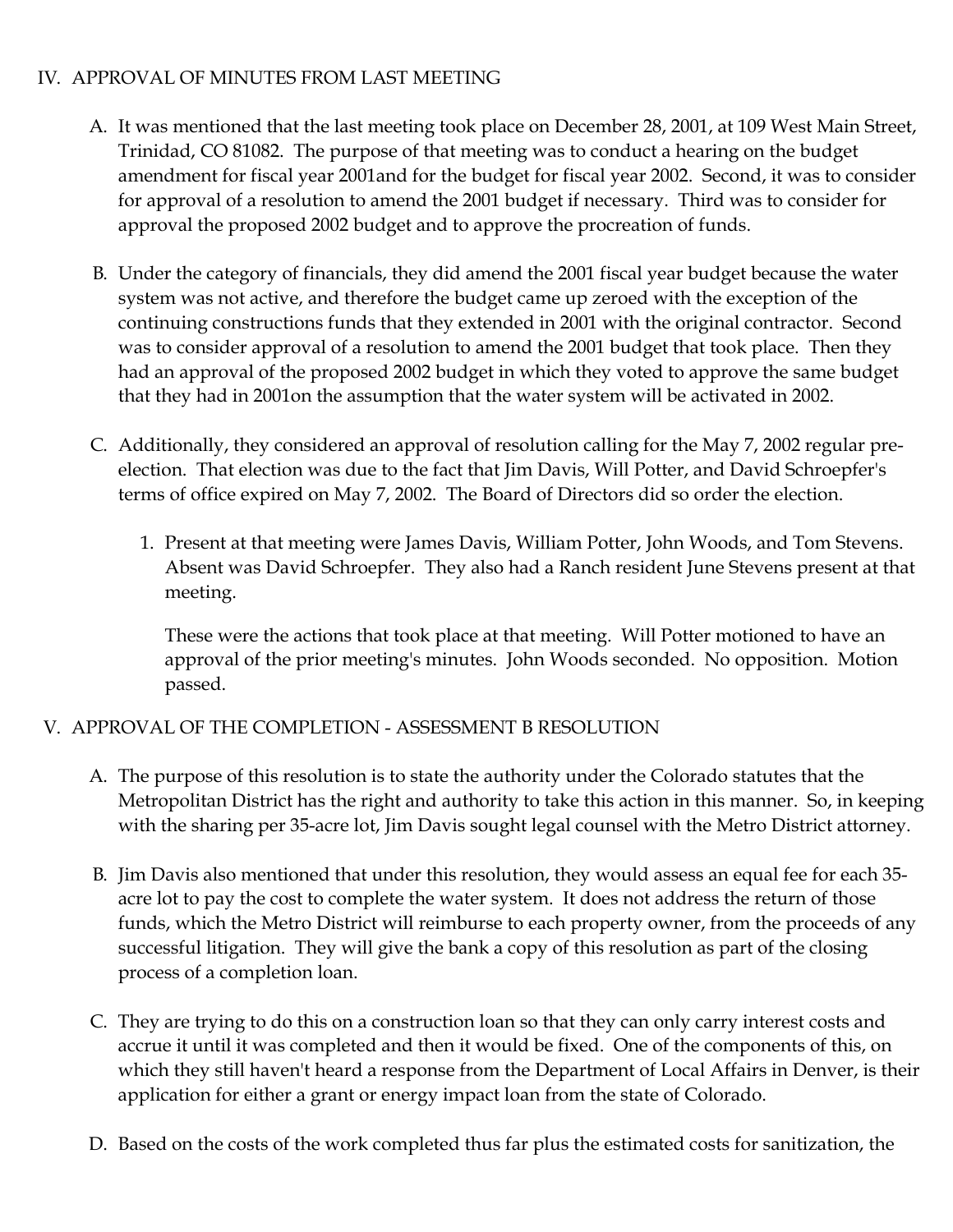water needed for testing and completing, sanitizing and beginning inventory, and the estimate of legal fees, it was stated for the record that the figure of \$505,360 was as accurate as possible at this time.

Dennis Scott motioned to adopt the resolution. Tom Stevens seconded. No opposition. Motion passed.

# VI. AMENDMENT ON 2002 BUDGET

- A. Budget has to be amended for the following two reasons:
	- 1. The budget was not in operation or wasn't in the system so the budget sent out was not relevant; and
	- 2. They need to add the contribution the POA made of \$51,000. In expenditure of the \$51,000, \$8000 went to Clyde Young & Associates for the independent engineer study, and secondly approximately \$43,000 was spent for beginning completion costs for labor to Schrepfer Industries, administrative costs to Century Small Business Solutions, and for rent of the storage unit for spare parts.

Will Potter made a motion to adopt these changes. Dennis Scott seconded. No opposition. Motion passed.

# VII. ADOPTION OF FISCAL YEAR 2003 BUDGET

A. Budget that has been modified to reflect the rate change and projected costs of water by the City of Trinidad.

Will Potter made a motion to approve this proposed operating budget. Dennis Scott seconded. No opposition. Motion passed.

## VIII. NEW BUSINESS

## A. Financing

- 1. For brief history, they convened a Metro District Advisory Committee, which was made up of some the Metro District Water Committee, some of the POA and Metro District board members, and also some volunteers from the Ranch. They met June 25, 2002. At that meeting, they set goals to:
	- a. To determine the amount of money that they needed to complete the system;
	- b. Discuss and determine viable sources of those funds;
	- c. Create an action plan for obtaining those funds;
	- d. Obtain the necessary forms and documents for grants and/or loans; and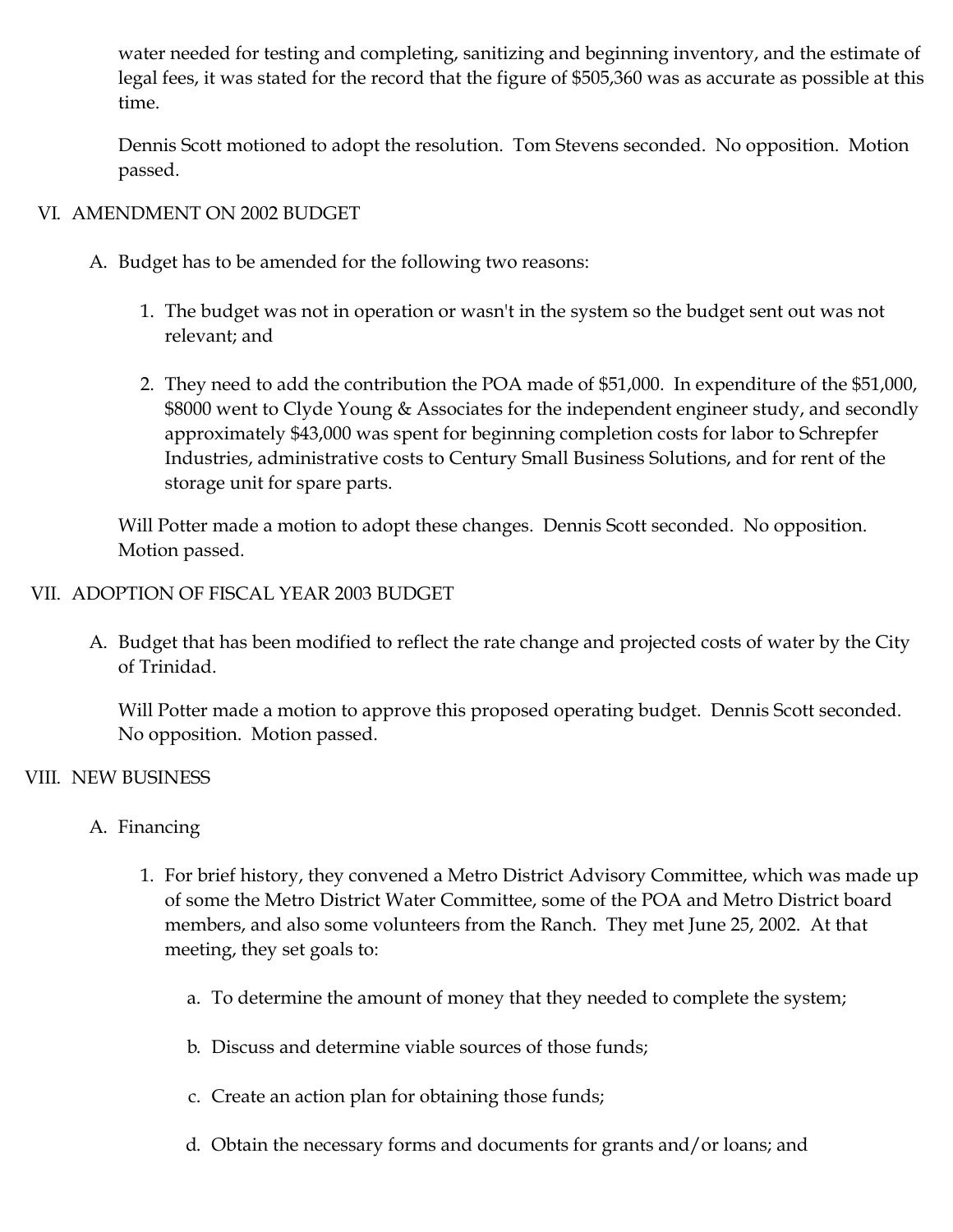- e. Establish an agenda for the next meeting
- 2. At that meeting, the Committee also met with Todd Greig, President of Community First, Fred Eannes, Regional Director of Rural Development, and people from the Council of Governments for the loan application. At that meeting, a consensus was determined that some form of grant and/or loan was possible through a conventional bank or through the State Rural Development Office.
- 3. The State Rural Development may not be able to help in the matter in which it hoped, so the District was left with was most likely not a grant possibility but an economic impact loan. An economic impact loan is a low interest loan, which is amortized over a 20-year period of time. The bank entertains a 10-year financing of funds to complete the project. They have been given the last three years of financials, history of the installation of the water system (a copy of the debt financing initially created), and information on the litigation, which Metro has filed against the original contractor and the bonding company. Community First Bank to date has not yet come back with a determination as to whether or not they will do the loan. In the meantime, they were introduced to International Bank with the possibility of establishing the same thing. International Bank was provided the same information. The International Bank's Board met prior to Christmas and approved a loan to Santa Fe Ranch Metropolitan District for the completion funds. They are currently working on the structure of that loan. Their legal counsel is Steve McConnell in Raton. Jim Davis will be contacting Steve McConnell and Grimshaw and Herring Attorney, David Edstrom, who can direct him to the proper paperwork for tax-exempt loan, which should reduce the interest rate from a conventional loan to a tax-exempt level. Differential on that is about 30% approximately. They anticipated on their loan that they could close prior to January 1, however, Jim Davis informed the board members that due to some personnel changes at International Bank, they are a little behind so closing won't take place until all necessary paperwork is complete.
- 4. Pete Schrepfer told Jim Davis that if Metro receives a verbal commitment from International Bank, that he would start up again with a number of crews to expedite completion of this. He was comfortable doing this.

# IX. OLD BUSINESS

A. The lawsuit was served on Opec and XL Surety. Opec responded to the service of notice through their bankruptcy attorney in which they found that Opec had filed for Chapter 11 Bankruptcy Protection on September 11, 2002. Opec's Bankruptcy Attorney petitioned our district court, where the lawsuit was filed, as they are entitled to the rules under Chapter 11. December 16 was the last filing date for the creditors to claim against Opec, and proof of claim was filed by Robert Winter, the Metro Disttrict's Attorney, with the bankruptcy court on December 16. Mr. Winter filed a claim for \$500,000. They also received proof of service from XL Surety. Jim Davis recently received a copy of XL Surety's response whereby they deny any liability from the allegations, any breaches of contract, and they maintained statue of limitations. It also states that the District failed to mitigate damages along with numerous other things. They also request a jury trial in